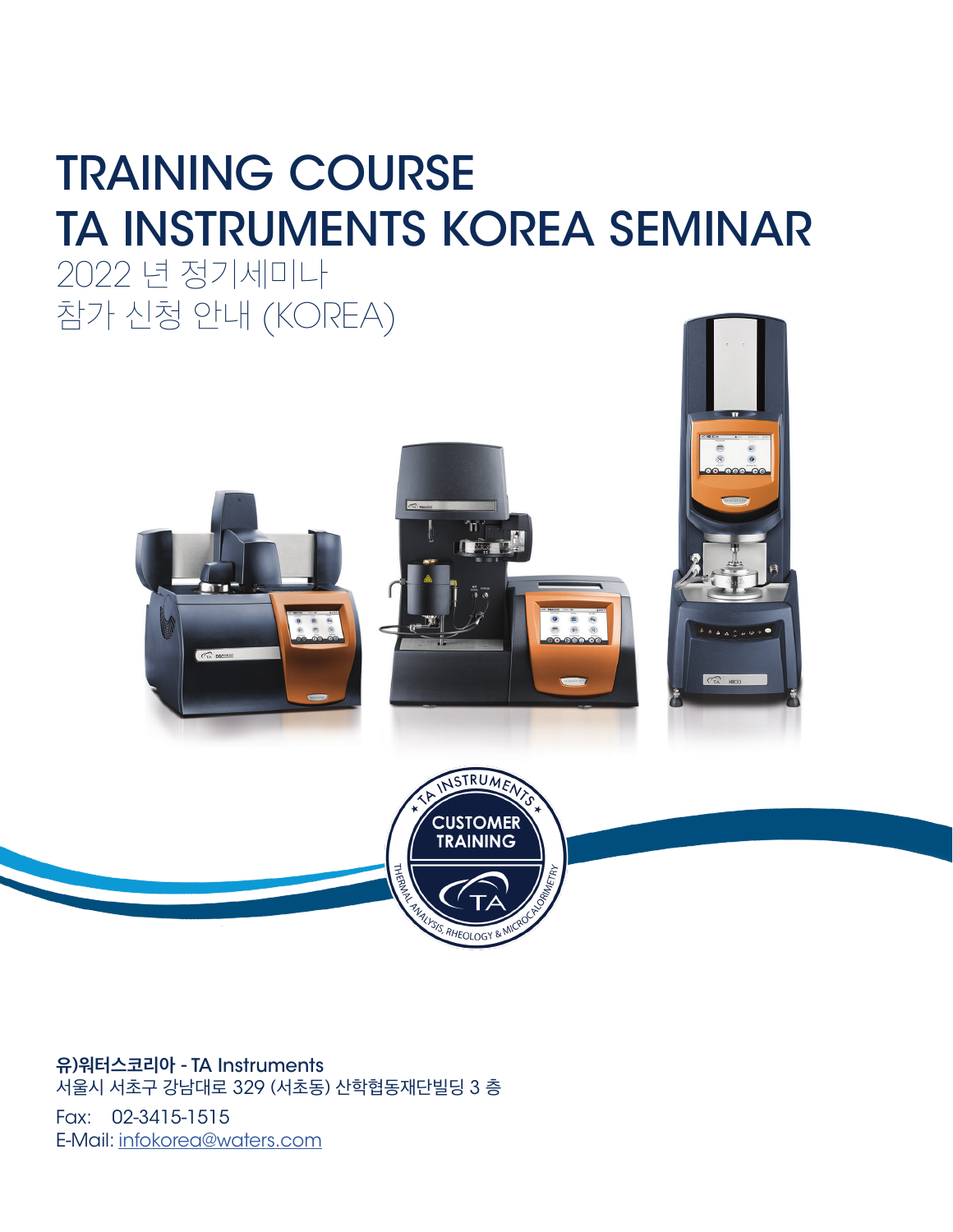

# TA KOREA **정기 세미나 내용 소개**

TA Instruments 만의 우수한 기술력으로 제작된 장비를 사용하시면서, 업무에 도움이 되어 드리고자 TA Korea 정기 세미나 내용을 아래와 같이 공지합니다. 열분석, 유변학, 열전도도, 미세열량계등 요구되는 현재 시장 상황에서 고객분들이 쉽게 접근할 수 있도록 이론 및 실제교육을 진행합니다.

Online-School **Offline-School** 

# **[열분석]**

| <b>MONTH</b> | <b>DSC</b>                              | TGA & SDT   | <b>TMA</b>  | <b>Thermal Advanced</b><br>Application | <b>Modulated Option</b><br>(MDSC, MTGA,<br>MTMA) |
|--------------|-----------------------------------------|-------------|-------------|----------------------------------------|--------------------------------------------------|
| Jan          |                                         |             |             |                                        |                                                  |
| Feb          |                                         | Basic (24일) | Basic (24일) |                                        |                                                  |
| Mar          | <b>Basic &amp; Application</b><br>(16일) |             |             |                                        | Advanced (17일)                                   |
| Apr          |                                         |             |             | Advanced (14일)                         |                                                  |
| May          |                                         |             |             |                                        |                                                  |
| Jun          | <b>Basic &amp; Application</b><br>(23일) |             |             |                                        |                                                  |
| Jul          |                                         |             |             |                                        |                                                  |
| Aug          |                                         | Basic (17일) | Basic (17일) |                                        | Advanced (25일)                                   |
| Sept         |                                         |             |             |                                        |                                                  |
| Oct          |                                         |             |             | Advanced (19일)                         |                                                  |
| Nov          | <b>Basic &amp; Application</b><br>(10일) |             |             |                                        |                                                  |
| Dec          |                                         |             |             |                                        |                                                  |

# **[유변학&미세열량계**&TPP**]**

|              | <b>RHEOLOGY</b>                       |                          | <b>MICROCALORIMETRY</b>                         | <b>TPP</b>  |
|--------------|---------------------------------------|--------------------------|-------------------------------------------------|-------------|
| <b>MONTH</b> | RSA/DMA/ESG                           | ARES-G2/DHR/RPA          | NANO DSC, NANO ITC,<br><b>AFFINITY ITC, TAM</b> | <b>TPP</b>  |
| Jan          |                                       |                          |                                                 |             |
| Feb          | Rheology Basic & Application (16-17일) |                          |                                                 |             |
| Mar          | Practical use tips (24일)              |                          |                                                 |             |
| Apr          |                                       | Practical use tips (21일) |                                                 |             |
| May          |                                       |                          | Basic (19일)                                     | Basic (26일) |
| Jun          | Practical use tips (16일)              |                          |                                                 |             |
| Jul          |                                       |                          |                                                 |             |
| Aug          |                                       | Practical use tips (18일) |                                                 |             |
| Sept         | Rheology Basic & Application (28-29일) |                          |                                                 |             |
| Oct          | Practical use tips (20일)              |                          |                                                 |             |
| <b>Nov</b>   |                                       | Practical use tips (17일) |                                                 |             |
| Dec          |                                       |                          |                                                 |             |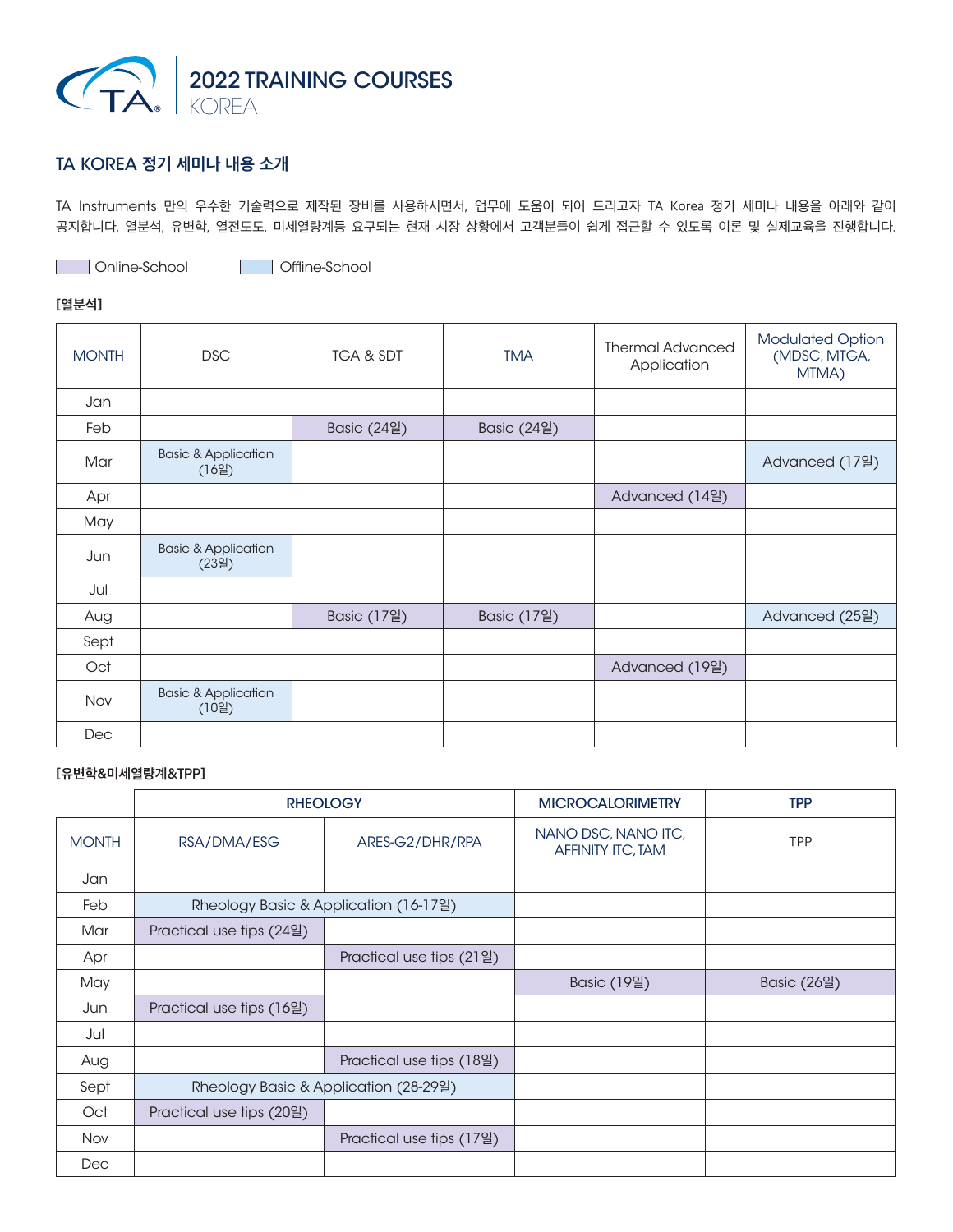

| DSC BASIC THEORY AND APPLICATIONS                                                                                                                                                                                                                                                                        | ADVANCED DSC THEORY AND APPLICATIONS                                                                                                                                                                                                                                                               |
|----------------------------------------------------------------------------------------------------------------------------------------------------------------------------------------------------------------------------------------------------------------------------------------------------------|----------------------------------------------------------------------------------------------------------------------------------------------------------------------------------------------------------------------------------------------------------------------------------------------------|
| * DSC의 작동 원리<br>* 기초적 장비 사용법<br>* 기초 실험 변수(basic parameter)의 의미<br>* 기본적 관리와 문제 해결<br>* 응용(application)                                                                                                                                                                                                  | * Modulated DSC(mDSC) 이론; DSC 의 성능을 최대한으로<br>발휘하는 MDSC 기법<br>* Cp(heat capacity) 측정; 통상적 측정법, direct Cp, Cp at<br><b>MDSC</b><br>* DSC kinetics; 반응과 결정화를 중심으로, DSC 로 측정하는 반응<br>속도론<br>* Polymorphic transition; 주로 polymorphic transition 에<br>대한 설명<br>* MDSC 의 이론과 Cp 는 고급 열분석 강좌에서도 들을 수 있음   |
| <b>TGA/SDT BASIC THEORY AND APPLICATIONS</b>                                                                                                                                                                                                                                                             | <b>TMA BASIC THEORY AND APPLICATIONS</b>                                                                                                                                                                                                                                                           |
| * TGA(및 SDT)의 작동 원리<br>* 기초적 장비 hardware 설명; `null-balance' principle of<br>the balance<br>* 보정(calibration)의 원리 ; Curie-point calibration<br>* 기초 실험 변수의 의미<br>* 기본적 관리와 문제 해결 ; TGA data 에 영향을 주는 요소들<br>* 응용(application)                                                                             | * TMA의 작동 원리 ; Schematics, spec, etc.<br>* 탐침(probe)에 대해 ; 다양한 종류의 probe. Expansion,<br>penetration, film, flexural<br>* 보정(calibration) ; force, probe, temperature<br>* 실험 고려 사항<br>* 기본적 관리와 문제 해결<br>* 응용(application)                                                                         |
| SORPTION BASIC THEORY AND APPLICATIONS                                                                                                                                                                                                                                                                   | <b>ADVANCED THERMAL ANALYSIS</b>                                                                                                                                                                                                                                                                   |
| * TA Instruments 의 장비 중 흡착 분석기인 Q5000SA 와 VTI-SA+,<br>그리고 고압 TGA 와 DMA-RH, DHR-RH<br>1) 증기 흡착(vapor Sorption)<br>* TA 사의 흡착 장비 소개; Q5000SA & VTI-SA SERIES<br>* 응용 분야 ; 주로 제약 및 저분자 물질 관계<br>2) 고압 TGA (high pressure TGA)<br>* TA 사의 장비소개<br>* 응용 분야<br>3) DMA-RH, DHR-RH; 습도를 제어하면서 유변학 실험을 진행하는<br>장비 | 1) Modulated DSC(MDSC) ; 전형적인 DSC 응용기술로 Cp 와<br>event 를 구별하는 기법<br>2) Cp(heat capacity) 측정 ; 통상적 측정법, direct Cp, Cp at<br>MDSC 의 비교<br>3) TGA<br>* High resolution TGA ; Hi-Res™ TGA, Stepwise<br>isothermal(SWI)<br>* Modulated TGA(MTGA) ; kinetic TGA 실험을 훨씬 쉽게<br>수행<br>4) Modulated TMA(MTMA) |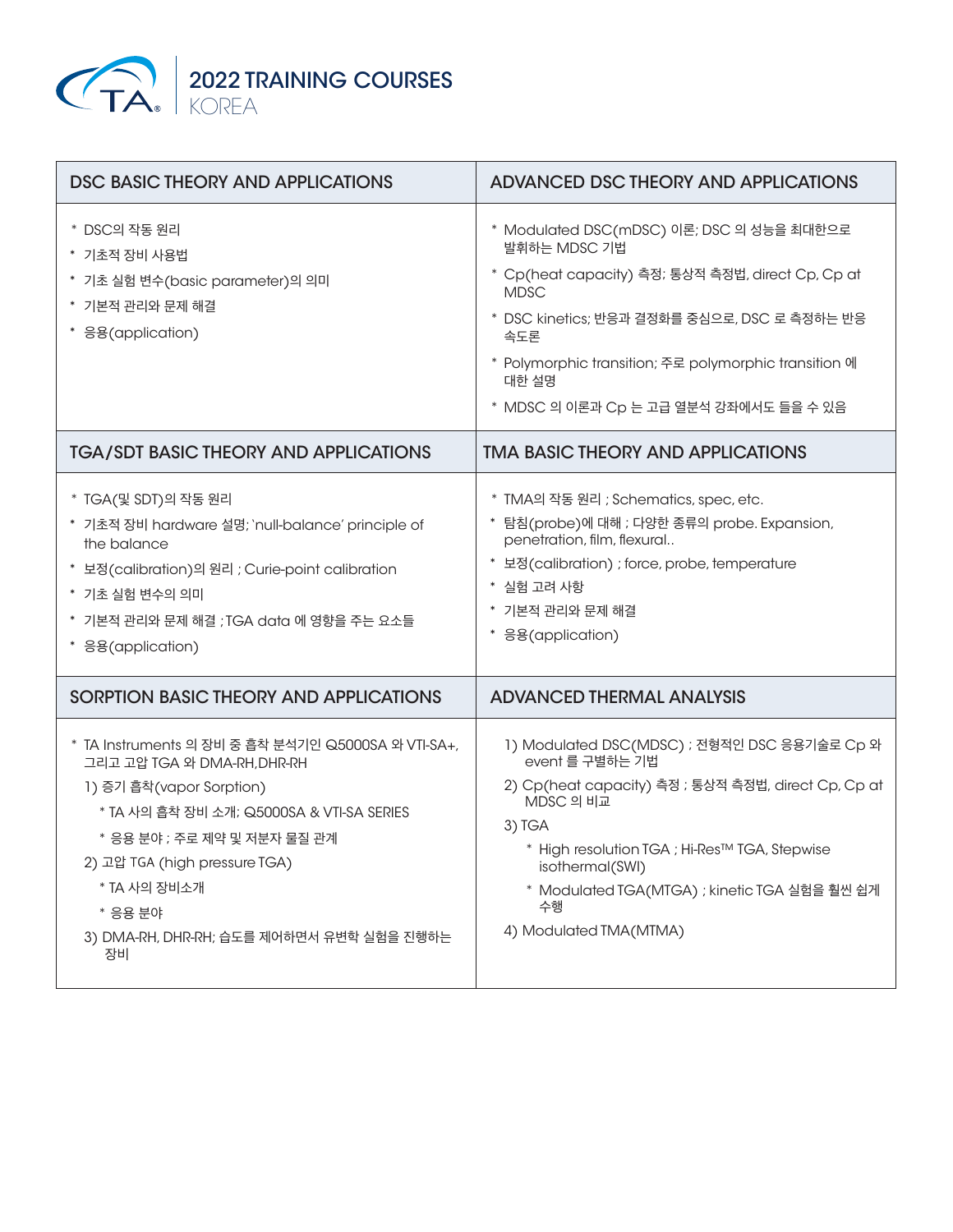

| RHEOLOGY BASIC THEORY AND APPLICATIONS                                                                                                                                                                                                                                                                                                                                                                                    | RHEOLOGY ACCESSORY APPLICATIONS                                                                                                                                                                                                                                                                                                                                                                                                                                                                                                                                                                                                                             |  |  |
|---------------------------------------------------------------------------------------------------------------------------------------------------------------------------------------------------------------------------------------------------------------------------------------------------------------------------------------------------------------------------------------------------------------------------|-------------------------------------------------------------------------------------------------------------------------------------------------------------------------------------------------------------------------------------------------------------------------------------------------------------------------------------------------------------------------------------------------------------------------------------------------------------------------------------------------------------------------------------------------------------------------------------------------------------------------------------------------------------|--|--|
| * DMA(Q800/2980, RSA-III & RSA-G2)와 레오미터(AR/DHR<br>series, ARES classic & G2)의 기반이 되는 유변학의 기초 내용<br>[제1일]<br>* 오전; Rheology - 유변학의 기초 사항<br>1) 기초 정의<br>2) 탄성과 점성<br>3) 측정 방법 ; scheme or method setup<br>* 오후<br>1) Rheometer ; 상업용 장비<br>2) DMA/RSA - clamps 기본 - 분석(주로 polymer)<br>[ 제 2 일 ]<br>* 오전<br>1) (용융) 고분자 melt rheology<br>2) 콜로이드 I<br>* 오후<br>1) 콜로이드 II ; thixotropy<br>2) 회전식 레오미터에서 좋은 data 를 얻는 방법; 기초 | * 아래 내용 중 참석자의 관심도에 따라서 부분적으로 진행될 예정<br>1) module structure ; strain & stress control<br>2) Accessories<br>* Peltier plates * UHP (with ATC) [AR/DHR] * EHP<br>[AR/DHR] * Starch cell [AR/DHR] * Concentric<br>cylinder - torsion immersion [AR/DHR] - pressure<br>cell [AR/DHR] - for ARES; APS[ARES] * UV curing *<br>Interfacial kit [AR/DHR & ARES-G2] * Extension tool<br>(EVF/SER) * SALS (small-angle light scattering)<br>[AR/DHR]<br>3) Accessories II<br>* Tribology [AR/DHR & ARES-G2] * DETA [DHR/<br>ARES] * Electro Rheology(ER) [DHR/ARES-G2]2)<br>Advanced rheology * TTS (timetemperature<br>superposition) * MWD [ARES] * LAOS [ARES/DHR] |  |  |
| <b>THERMOPHYSICAL PROPERTIES BASIC THEORY</b><br><b>AND APPLICATIONS</b>                                                                                                                                                                                                                                                                                                                                                  | <b>MICROCALORIMETRY BASIC THEORY AND</b><br><b>APPLICATIONS</b>                                                                                                                                                                                                                                                                                                                                                                                                                                                                                                                                                                                             |  |  |
| 1) Flash diffusivity 기술<br>* 기초 이론 및 model * 장비 * 측정의 유의 사항<br>2) 열전도도<br>* 기초 이론과 장비 * 측정 유의 사항<br>3) Dilatometry<br>* 정의 * 장비 종류 및 특성                                                                                                                                                                                                                                                                                   | * 장비의 범위 및 목적 ; TA 사의 장비 소개<br>* 장비 그룹; nano-DSC, nano-ITC, MC DSC, TAM series<br>* 개별 장비의 작동 원리<br>* 응용(application)                                                                                                                                                                                                                                                                                                                                                                                                                                                                                                                                       |  |  |
| RHEOMETER PRACTICAL                                                                                                                                                                                                                                                                                                                                                                                                       | <b>DMA/RSA PRACTICAL</b>                                                                                                                                                                                                                                                                                                                                                                                                                                                                                                                                                                                                                                    |  |  |
| * 참석 대상은 AR/DHR, ARES rheometer 를 사용하시는 모든 고객<br>* AR/DHR 과 ARES 양편을 모두 다뤄야 하기 때문에 프로그램의 경우<br>번갈아 가면서 설명<br>1) 유변학적 측정,. Rheometer 의 작동 원리<br>* Control logic ; 무엇이 다른가?<br>* CMT & SMT ; 장단점<br>2) 실제 측정과 구동 프로그램<br>3) Sample Handling<br>4) Analysis<br>5) General cautions                                                                                                                                           | * 참석 대상은Q800/DMA850, RSAG2 를 사용하시는 모든 고객<br>* 모든 장비를 다뤄야 하기 때문에 프로그램의 경우 번갈아 가면서 설명<br>1) 간단한 rheology 이론 복습<br>2) DMA/RSA 의 작동 원리<br>* Control logic ; 무엇이 다른가?<br>* CMT & SMT ; 장단점<br>3) 측정 (프로그램)<br>4) Analysis<br>5) 실험의 '건전성' 판단                                                                                                                                                                                                                                                                                                                                                                                                                     |  |  |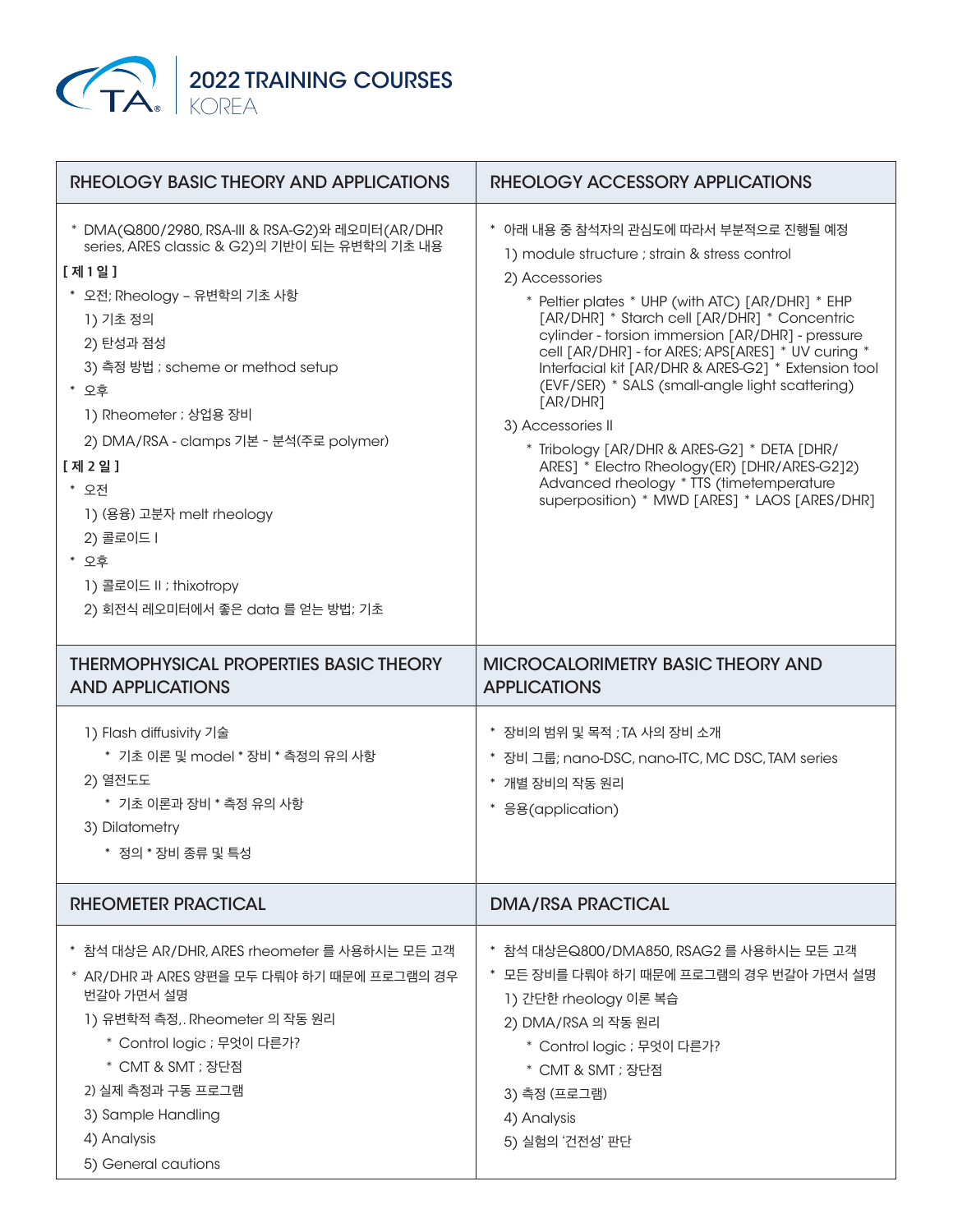

# **등록** (REGISTRATION) **관련 공지 사항**

## 1) Online school

# **1) 진행방법 :**

Microsoft Teams를 활용한 온라인 교육 (Desktop, 노트북, 태블릿 PC 및 휴대폰에서 Microsoft Teams Software 설치 필요)

# **2) 교육 내용 :**

Offline seminar의 핵심적인 내용만을 전달하는 방식으로 1시간~1시간30분의 시간으로 세미나 진행합니다. (강연자 : TA Korea Application Specialists)

#### **3) 대 상 :**

- •각 장비에 대한 활용이 궁금하시거나, 이미 해당 장비를 보유한 분들에게 적합한 교육입니다.
- •교육 내용 중에서 모든 장비 모델 및 실험 방법에 해당하지 않는 부분도 포함하는 점을 감안해 주시기 바랍니다.

#### **4) 참가비 :** 무료

# **5) 세미나 신청 방법 :**

세미나 실시 전 별도로 공지되는 메일의 신청 링크를 통해 간단한 설문 응답 후 보내주시면 자동 접수됩니다.

구글 설문 양식을 사용하였기 때문에 회사내 보안문제로 접속이 불가할 수 있습니다. 다른 PC 또는 Mobile Phone으로 메일을 전달 후 이용하시면 접속 가능합니다. 또한, 개인 정보 보호법에 따라, 개인 정보 이용에 동의하지 않은 경우 세미나 참석이 어려울 있으니 참고 하시기 바랍니다.

- •신청 전 확인사항
	- PC 또는 스마트폰에서 Microsoft Teams 설치 (IOS App store or Android Play store에서 설치)
	- Teams (https://www.microsoft.com/ko-kr/microsoft-365/microsoft-teams/group-chat-software)에 무료 가입
- •개별 접속 시 개인별로 신청해야 하며, 신청자 명단에 없는 경우 웹세미나에 참가할 수 없습니다.
- •회사명과 성명은 정확하게 기재 부탁드리며, 교육 신청자와 불일치할 경우 강의실 입장에 제한이 있으니 유의해주시기 바랍니다.

#### **6) 참고사항 :**

- •온라인 교육이므로 인터넷 환경에 따라 원활한 진행이 이루어지지 않을 수 있음을 유의 바랍니다.
- •본 세미나 등록 후 1일 전까지 통지 없이 무단 불참하는 경우, 다음 세미나 수강 시 불이익이 발생할 수 있습니다.